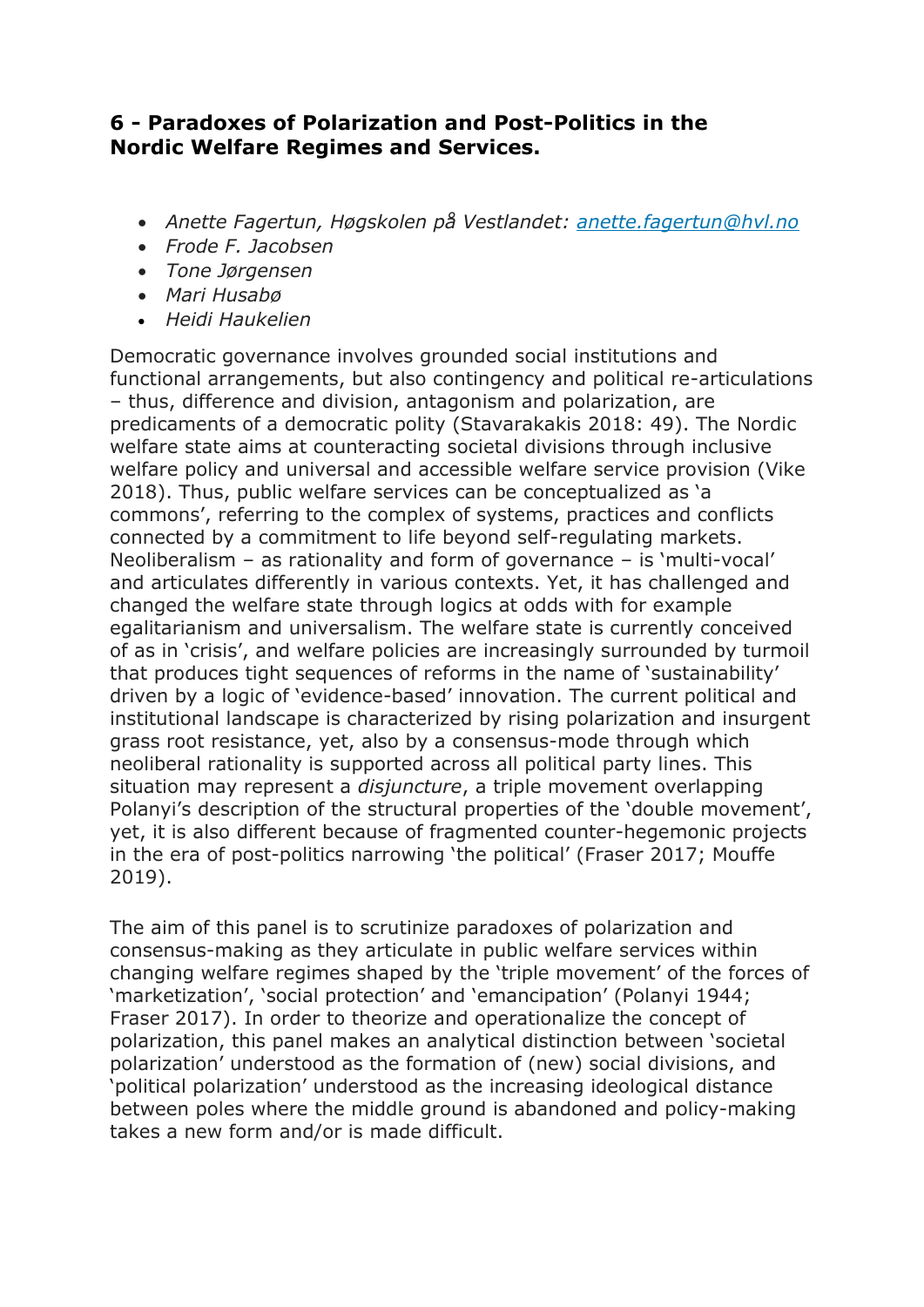# **Silencing labour in welfare production.**

# *Anette Fagertun*

The public welfare systems of Europe are today portrayed as being in constant crisis, resulting in unsettling processes of political crisis management and relentless state interventions and reforms. Innovative policies in Norway are influenced by global changes in the political economy, and one of the current and dominant political logics of all Western health care reforms is 'co-creation' (samskaping). Healthcare is a strongly politicized field, yet, Fagertun explores what she conceive of as a recent trend of de-politicizing. Through a critical policy analysis, inspired by Carol Bacchi's (2009) formulation of "what is the problem represented to be?", Fagertun shows that labour is rendered outside of current healthcare policy frames and that this has implications for how 'service innovation' is practiced in the municipalities. When the actual work and bodies of producing agent are invisible in the hegemonic policy imagery, this indicates a devaluation of care and a silencing of labour. Women dominate the municipal healthcare services, and the work here is feminized. Thus, the silencing of labour also has gendered implications. The more general argument is that although public healthcare is fiercely debated and massively regulated, one of the effects of the ongoing naturalization of neoliberal capitalist relations is a broader de-politicization and de-basing of labour.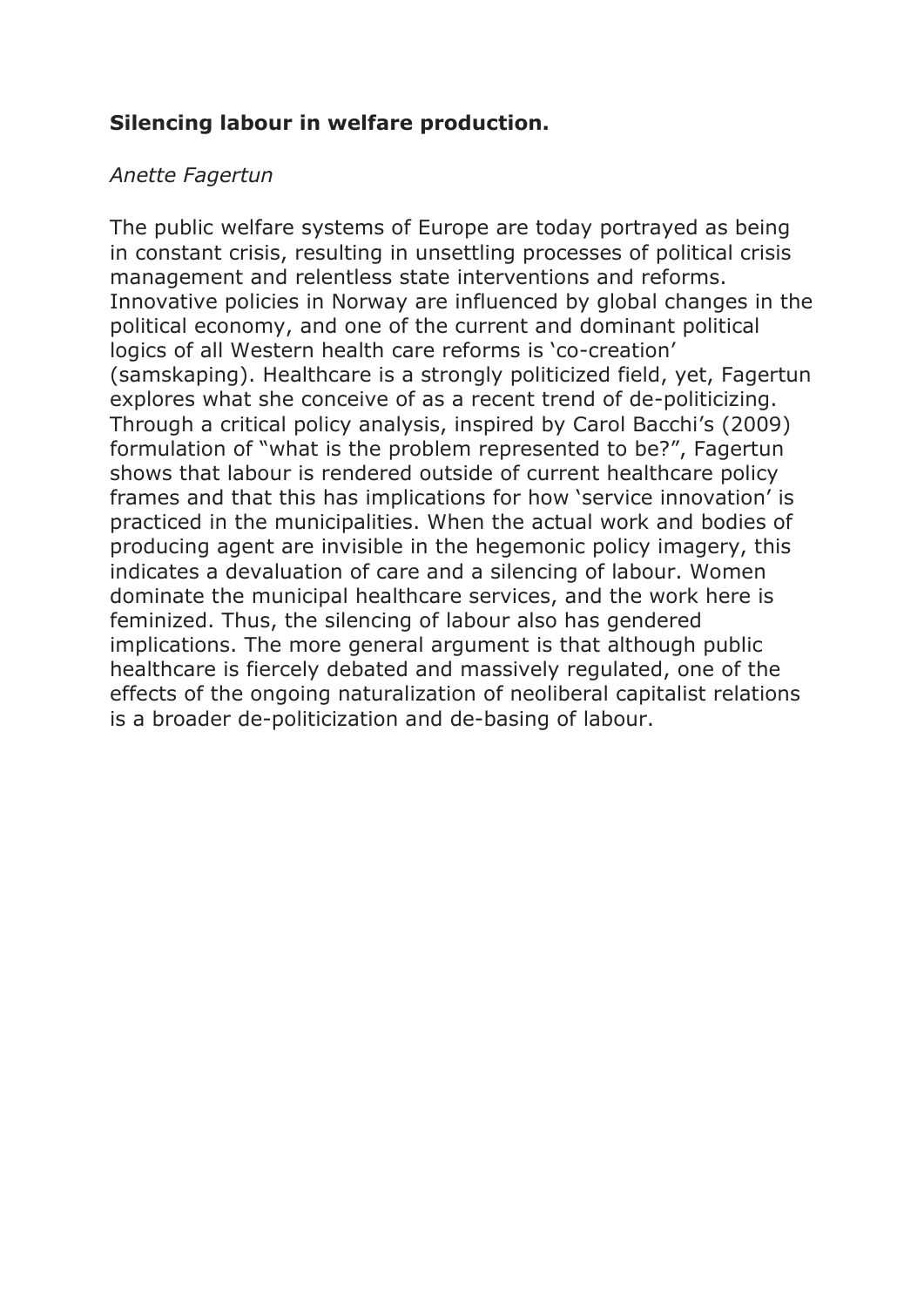#### **What is in the "co" in co-creation of welfare services? Chasing the moving targets of "the private" and "the market" in discourses of co-creation in older people's care in Norway.**

# *Frode F. Jacobsen*

After decades of New Public Management (NPM), with focus on efficiency and sustained efforts at treating public service organizations as if they were private companies, the idea of "cocreation" has emerged. Co-creation, emphasizing collaborative interaction in networks and partnerships between state, market and civil society, seems to capture some newer trends at national and local government level in many OECD countries including Norway (Torfing et al. 2019). While NPM treats all types of organizations in a homogenizing way, a belief that a plurality of different and unique actors together may be capable of improving the public sector services has gained terrain (ibid.). This development has been coined under New Public Governance (Osborne 2006), where a culturally constructed crisis (Roitman 2014) legitimizes the quest for a plurality of actors, including private actors, in welfare services in general and in older people's care in particular (Meagher & Szebehely 2013). However, who the private actors and the "market" of older people's care "are" and how they are represented in public discourses, is a complex matter where the different parties in working life and different political parties engage in a rather polarized discourses.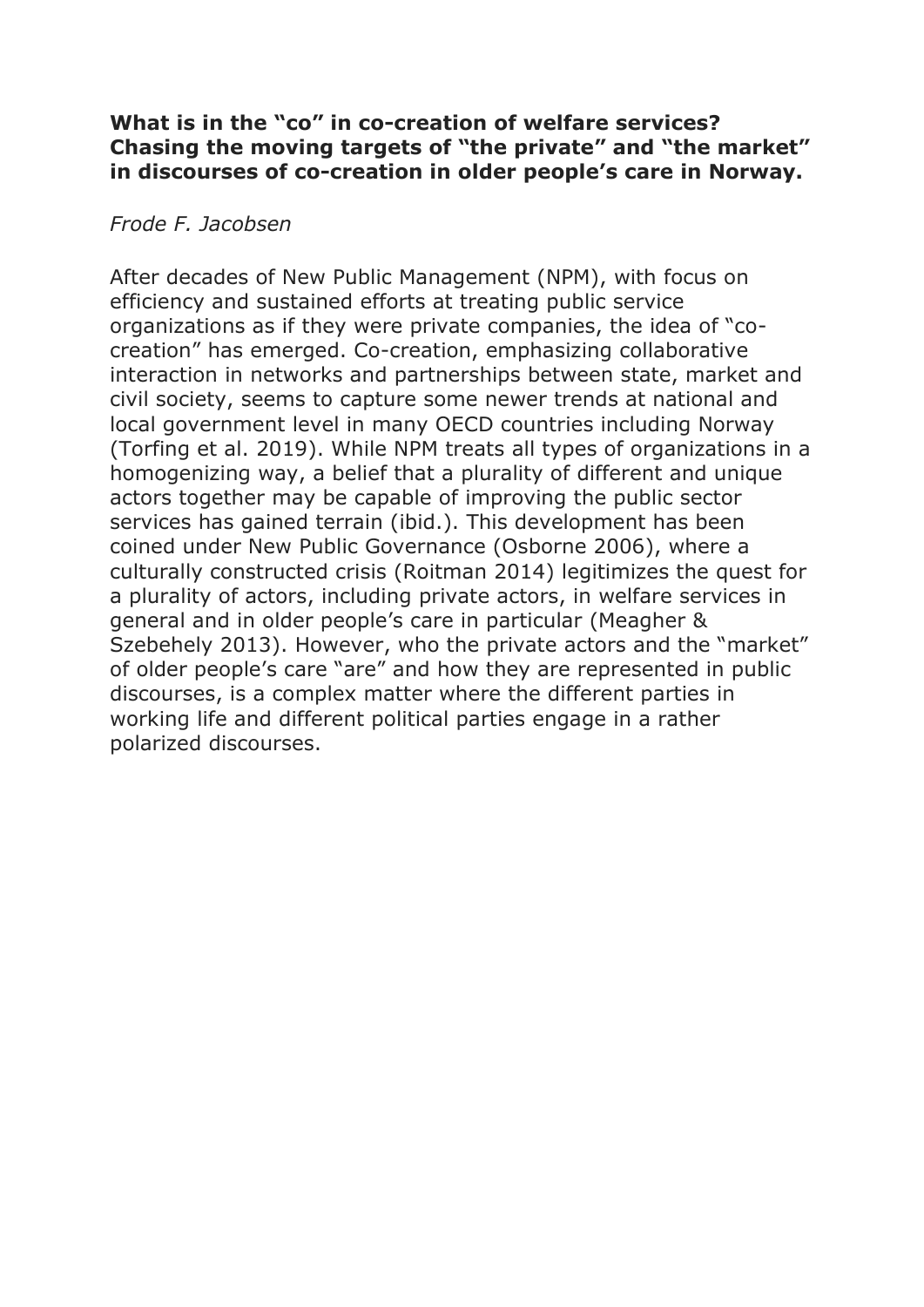## **Paradoxes of polarization in the child welfare services: an analysis of children's participation practices.**

## *Tone Jørgensen and Mari Husabø*

Children's rights and the concept of "the child's perspective" have become important in public child welfare in Norway and internationally (Skivenes & Strandbu, 2006). The child welfare services (CWS) increasingly involve children as 'partners' in decision making processes, signalling a social and cultural shift in understanding children as 'beings' rather than 'becomings' (James and Prout, 1997). At the same time, a polarized public opinion about CWS` child centred practice is expressed, both in parents organising grass root movements to reform the child welfare as well as in rulings to protect family life and parental rights in the European Court of Human Rights. Following Howarth & Stavrakakis (2000) perspectives on discursive hegemony, this situation may illustrate competing discourses involved in a struggle for the power of representation in child welfare policies. This paper analyses the ongoing polarization within the field of child welfare through a case concerning practices for participation for children in low-income families in contact with the CWS and the Labour and Welfare Services (NAV). We argue that one implication of a one-sided rightsbased approach to child welfare services reinforces an individualization of families` social needs.